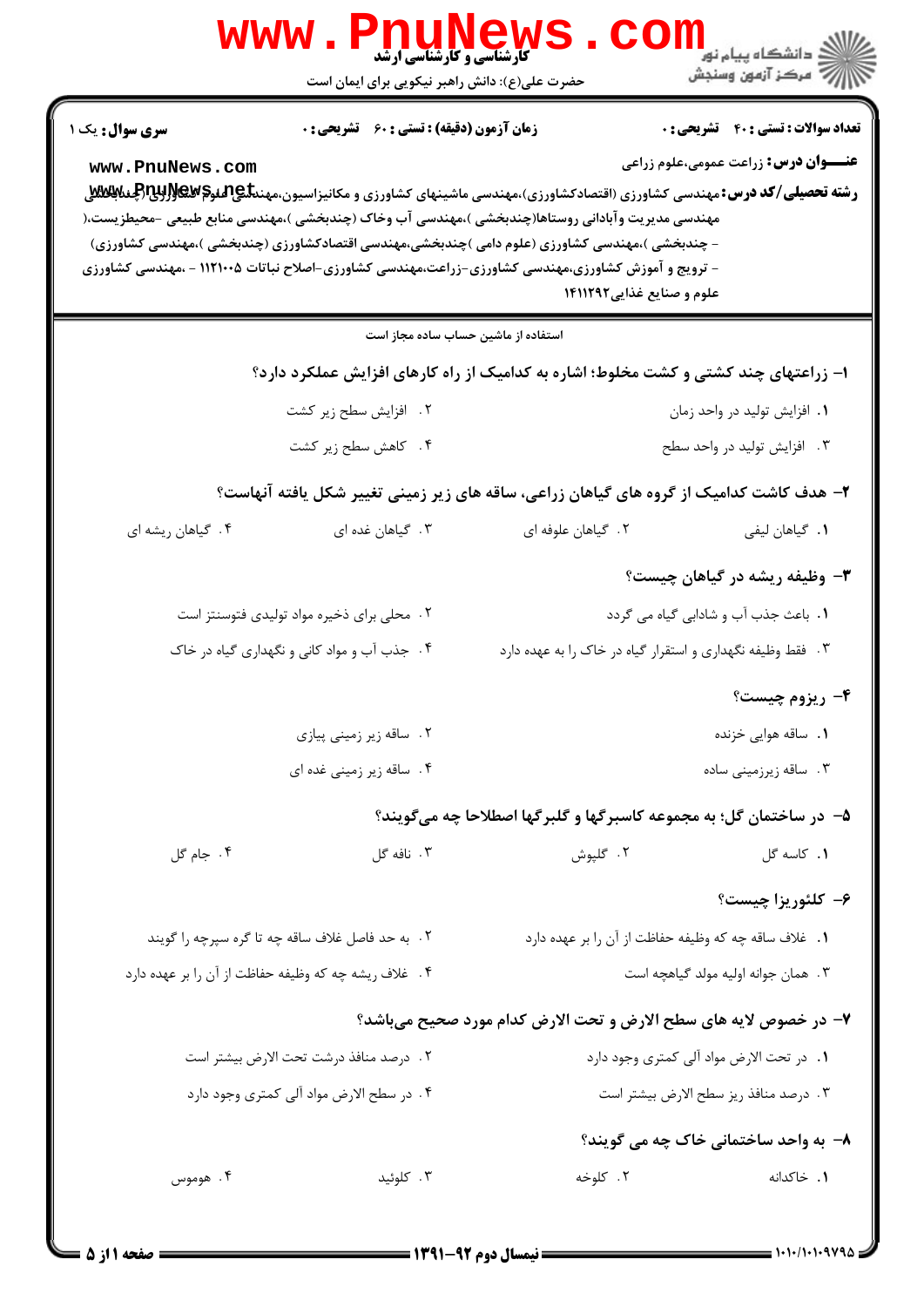|                                                                                                                                                                                                                                                                                                                                                        | <b>کارشناسی و کارشناسی ارشد</b><br>حضرت علی(ع): دانش راهبر نیکویی برای ایمان است |                                                                                                                  | ڪ دانشڪاه پيام نور<br><mark>ر</mark> > مرڪز آزمون وسنڊش                                   |
|--------------------------------------------------------------------------------------------------------------------------------------------------------------------------------------------------------------------------------------------------------------------------------------------------------------------------------------------------------|----------------------------------------------------------------------------------|------------------------------------------------------------------------------------------------------------------|-------------------------------------------------------------------------------------------|
| <b>سری سوال : ۱ یک</b><br>www.PnuNews.com<br>)،مهندسی مدیریت وآبادانی روستاها(چندبخشی )،مهندسی آب وخاک (چندبخشی )،مهندسی منابع طبیعی –محیطزیست<br>(چندبخشی )،مهندسی کشاورزی (علوم دامی )چندبخشی،مهندسی اقتصادکشاورزی (چندبخشی )،مهندسی کشاورزی -<br>ترویج و آموزش کشاورزی،مهندسی کشاورزی-زراعت،مهندسی کشاورزی-اصلاح نباتات ۱۱۲۱۰۰۵ - ،مهندسی کشاورزی - | <b>زمان آزمون (دقیقه) : تستی : 60 ٪ تشریحی : 0</b>                               | علوم و صنایع غذایی ۱۴۱۱۲۹۲                                                                                       | <b>تعداد سوالات : تستی : 40 قشریحی : 0</b><br><b>عنـــوان درس:</b> زراعت عمومی،علوم زراعی |
|                                                                                                                                                                                                                                                                                                                                                        |                                                                                  | ۹- مقدار رطوبت در حد فاصل ظرفیت زراعی تا نقطه پژمردگی دائم چیست؟                                                 |                                                                                           |
|                                                                                                                                                                                                                                                                                                                                                        | ۰۲ آب زائد                                                                       |                                                                                                                  | ٠١. آب سهل الوصول                                                                         |
|                                                                                                                                                                                                                                                                                                                                                        | ۴. ضريب هيگروسكوپيک                                                              |                                                                                                                  | ۰۳ رطوبت قابل استفاده                                                                     |
|                                                                                                                                                                                                                                                                                                                                                        |                                                                                  |                                                                                                                  | ۱۰– کدام گزینه در خصوص دمای خاک درست است؟                                                 |
|                                                                                                                                                                                                                                                                                                                                                        | ۲. خاکهای مرطوب از خاکهای خشک سردترند                                            |                                                                                                                  | 1. ظرفیت هدایت حرارتی خاکهای مرطوب کمتر است                                               |
|                                                                                                                                                                                                                                                                                                                                                        | ۴. خاکهای خشک از خاکهای مرطوب سردترند                                            |                                                                                                                  | ۰۳ گرمای ویژه خاکهای خشک بیشتر است                                                        |
|                                                                                                                                                                                                                                                                                                                                                        |                                                                                  | <b>۱۱</b> – هدایت الکتریکی کمتر از ۴ دسی زیمنس بر متر و سدیم قابل تعویض بیش از ۱۵ درصد از خصوصیات کدام نوع خاکها | است؟                                                                                      |
| ۴. خاکهای شور و قلیا                                                                                                                                                                                                                                                                                                                                   | ۰۳ خاکهای شور                                                                    | ۲. خاکهای قلیایی                                                                                                 | ۰۱ خاکهای لب شور                                                                          |
|                                                                                                                                                                                                                                                                                                                                                        |                                                                                  | ۱۲- یک بادشکن خوب سرعت باد را تا چه مسافتی کاهش می دهد؟                                                          |                                                                                           |
|                                                                                                                                                                                                                                                                                                                                                        | ۰۲ حدود ۳۰ برابر ارتفاع خود                                                      |                                                                                                                  | ٠١. حدود ٢٠ برابر ارتفاع خود                                                              |
|                                                                                                                                                                                                                                                                                                                                                        | ۰۴ حدود ۴۰ برابر ارتفاع خود                                                      |                                                                                                                  | ۰۳ حدود ۱۵ برابر ارتفاع خود                                                               |
|                                                                                                                                                                                                                                                                                                                                                        |                                                                                  | ۱۳- نسبت کیلوگرم ماده خشک تولید شده به لیتر آب مصرف شده بیانگر چیست؟                                             |                                                                                           |
| ۰۴ عملکرد دانه                                                                                                                                                                                                                                                                                                                                         | ۰۳ نسبت تعرق                                                                     | ۲. عملکرد بیولوژیک                                                                                               | ۰۱ کارایی مصرف آب                                                                         |
| ۱۴- درجه حرارتی که جوانه زنی هر گونه گیاهی آغاز می شود و در دمای کمتر از آن جوانهزنی غیر ممکن است چه نام دارد؟                                                                                                                                                                                                                                         |                                                                                  |                                                                                                                  |                                                                                           |
| ۰۴ نیاز حرارتی                                                                                                                                                                                                                                                                                                                                         | ۰۳ دمای بهینه                                                                    | ٢. دمای کاردینال                                                                                                 | ٠١. دمای پایه                                                                             |
|                                                                                                                                                                                                                                                                                                                                                        |                                                                                  | ۱۵– حساس ترین اندام گیاه نسبت به سرمازدگی کدام است؟                                                              |                                                                                           |
| ۴. مادگی                                                                                                                                                                                                                                                                                                                                               | ۴. پرچم                                                                          | ۰۲ گل پوش                                                                                                        | ۰۱ جوانه                                                                                  |
|                                                                                                                                                                                                                                                                                                                                                        | ۱۶– کدامیک از ادوات زیر جهت از بین بردن طبقات غیر قابل نفوذ خاک کاربرد دارد؟     |                                                                                                                  |                                                                                           |
|                                                                                                                                                                                                                                                                                                                                                        | ۰۲ ساب سويلر                                                                     |                                                                                                                  | ۰۱ چيزل                                                                                   |
|                                                                                                                                                                                                                                                                                                                                                        |                                                                                  |                                                                                                                  |                                                                                           |

 $= 1.1 - 11.1 - 97$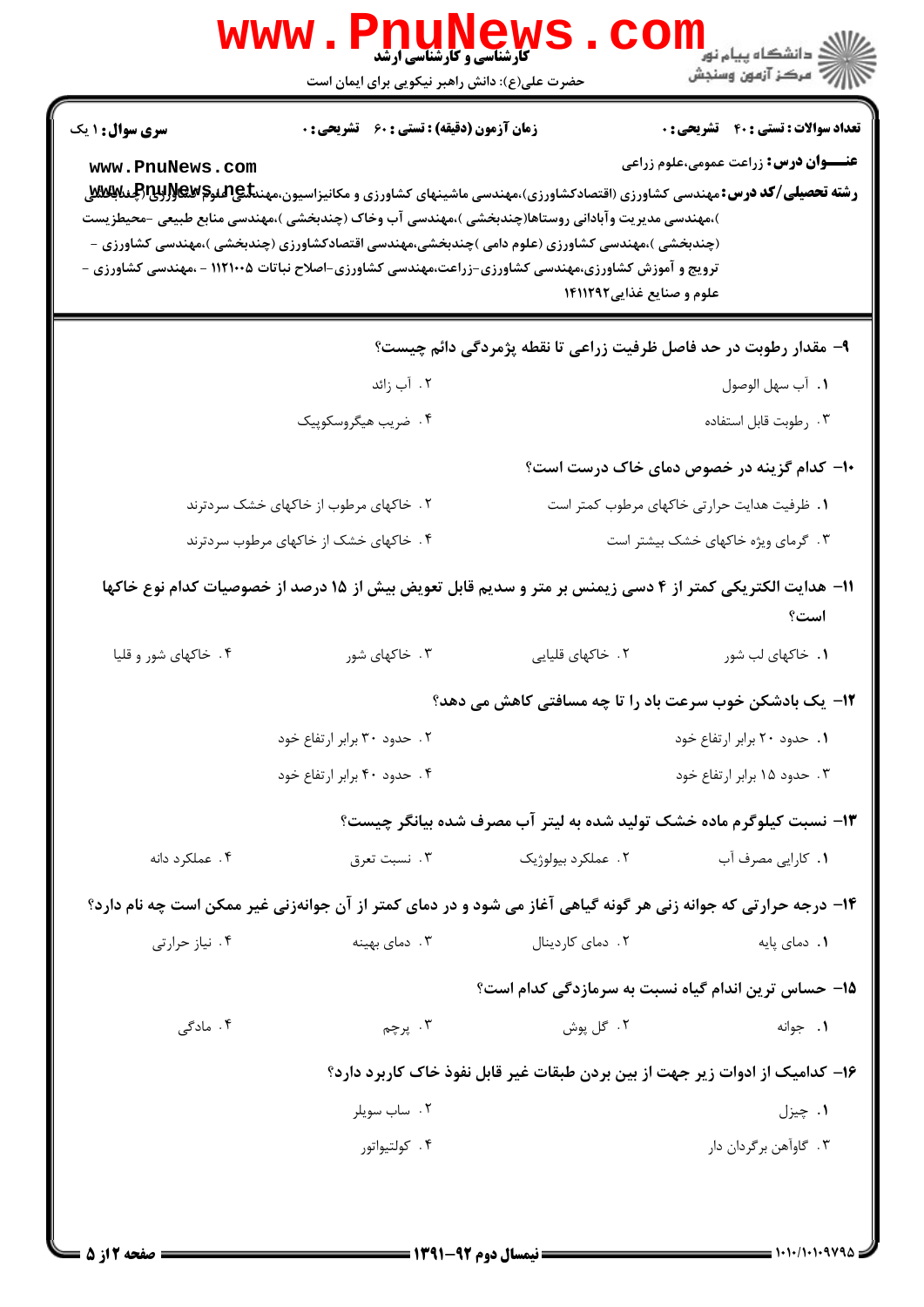|                                           | <b>WWW</b> .<br><b>کارشناسی و کارشناسی ارشد</b><br>حضرت علی(ع): دانش راهبر نیکویی برای ایمان است |                                                                                                                                                                                                                                                                                                                                                                                                                                                                                               | ڪ دانشڪاه پيا <sub>م</sub> نور<br>ا∛ مرڪز آزمون وسنڊش                                       |
|-------------------------------------------|--------------------------------------------------------------------------------------------------|-----------------------------------------------------------------------------------------------------------------------------------------------------------------------------------------------------------------------------------------------------------------------------------------------------------------------------------------------------------------------------------------------------------------------------------------------------------------------------------------------|---------------------------------------------------------------------------------------------|
| <b>سری سوال : ۱ یک</b><br>www.PnuNews.com | <b>زمان آزمون (دقیقه) : تستی : 60 ٪ تشریحی : 0</b>                                               | <b>رشته تحصیلی/کد درس:</b> مهندسی کشاورزی (اقتصادکشاورزی)،مهندسی ماشینهای کشاورزی و مکانیزاسیون،مهند <b>تلیAیلهو©WEWپراللی</b> غتا <b>للافلا</b> ل<br>)،مهندسی مدیریت وآبادانی روستاها(چندبخشی )،مهندسی آب وخاک (چندبخشی )،مهندسی منابع طبیعی –محیطزیست<br>(چندبخشی )،مهندسی کشاورزی (علوم دامی )چندبخشی،مهندسی اقتصادکشاورزی (چندبخشی )،مهندسی کشاورزی -<br>ترویج و آموزش کشاورزی،مهندسی کشاورزی-زراعت،مهندسی کشاورزی-اصلاح نباتات ۱۱۲۱۰۰۵ - ،مهندسی کشاورزی -<br>علوم و صنایع غذایی ۱۴۱۱۲۹۲ | <b>تعداد سوالات : تستي : 40 ٪ تشريحي : 0</b><br><b>عنـــوان درس:</b> زراعت عمومی،علوم زراعی |
|                                           |                                                                                                  | ۱۷– کدامیک از انواع گاو آهن وسیله مناسبی برای دفن بقایای گیاهی است؟                                                                                                                                                                                                                                                                                                                                                                                                                           |                                                                                             |
| ۰۴ گاوآهن بشقابي                          | ۰۳ گاوآهن سوکي                                                                                   | ۲. گاوآهن اسکنه ای                                                                                                                                                                                                                                                                                                                                                                                                                                                                            | ٠١. گاوآهن ايراني                                                                           |
|                                           |                                                                                                  | ۱۸– از کدامیک از ادوات زیر می توان در مرحله داشت نیز استفاده کرد؟                                                                                                                                                                                                                                                                                                                                                                                                                             |                                                                                             |
| ۰۴ شیار ساز                               | ۰۳ نهر کن                                                                                        | ۰۲ دندانه                                                                                                                                                                                                                                                                                                                                                                                                                                                                                     | ٠١. كولتيواتور                                                                              |
|                                           |                                                                                                  | ۱۹- کدامیک از عناصر غذایی باعث تسریع در رشد و زودرسی محصول میگردد؟                                                                                                                                                                                                                                                                                                                                                                                                                            |                                                                                             |
| ۰۴ فسفر                                   | ۰۳ نیتروژن                                                                                       | ۰۲ پتاسیم                                                                                                                                                                                                                                                                                                                                                                                                                                                                                     | ۰۱ کلسیم                                                                                    |
|                                           |                                                                                                  | ۲۰- کدامیک از موارد ذیل در خصوص کود سبز صحیح است؟                                                                                                                                                                                                                                                                                                                                                                                                                                             |                                                                                             |
|                                           |                                                                                                  | ۱. سریعا بعد از به خاک برگرداندن کود سبز، می توان محصول اصلی را کشت کرد                                                                                                                                                                                                                                                                                                                                                                                                                       |                                                                                             |
|                                           |                                                                                                  |                                                                                                                                                                                                                                                                                                                                                                                                                                                                                               | ۲. عملا مواد غذایی جدیدی به خاک اضافه نمی کند                                               |
|                                           |                                                                                                  |                                                                                                                                                                                                                                                                                                                                                                                                                                                                                               | ۰۳ می تواند باعث افزایش تنوع علفهای هرز گردد                                                |
|                                           |                                                                                                  |                                                                                                                                                                                                                                                                                                                                                                                                                                                                                               | ۴. باعث افزایش مواد غذایی جدیدی به خاک می گردد                                              |
|                                           |                                                                                                  | <b>۲۱</b> - چرا مدیریت مصرف عناصر کم مصرف نسبت به عناصر پر مصرف دشوارتر است؟                                                                                                                                                                                                                                                                                                                                                                                                                  |                                                                                             |
|                                           |                                                                                                  | 1. چون در حضور عناصر پر مصرف جذب عناصر کم مصرف محدود می گردد                                                                                                                                                                                                                                                                                                                                                                                                                                  |                                                                                             |
|                                           |                                                                                                  | ٢. چون گیاه در زمان مشخصی از رشد خود به عناصر کم مصرف نیاز دارد                                                                                                                                                                                                                                                                                                                                                                                                                               |                                                                                             |
|                                           |                                                                                                  | ۰۳ زیرا مرز بین میزان مورد نیاز و حد مسموم کننده آنها در گیاه باریک است                                                                                                                                                                                                                                                                                                                                                                                                                       |                                                                                             |
|                                           |                                                                                                  |                                                                                                                                                                                                                                                                                                                                                                                                                                                                                               | ۰۴ چون نیاز گیاه به عناصر کم مصرف بیشتر است                                                 |
|                                           |                                                                                                  | ۲۲- کدامیک از انواع روش های کود دهی برای عناصر کم مصرف و کود اوره معمول است؟                                                                                                                                                                                                                                                                                                                                                                                                                  |                                                                                             |
|                                           | ۲. تغذیه برگی                                                                                    |                                                                                                                                                                                                                                                                                                                                                                                                                                                                                               | ۰۱ روش کناری                                                                                |
|                                           | ۰۴ روش تزریقی                                                                                    |                                                                                                                                                                                                                                                                                                                                                                                                                                                                                               | ۰۳ روش همراه با آبیاری                                                                      |
|                                           |                                                                                                  | <b>۲۳</b> - به مدت زمانی که یک بذر قوه نامیه خود را حفظ می کند چه میگویند؟                                                                                                                                                                                                                                                                                                                                                                                                                    |                                                                                             |
| ۰۴ عمر بذر                                | ۰۳ بلوغ بذر                                                                                      | ۰۲ خلوص بذر                                                                                                                                                                                                                                                                                                                                                                                                                                                                                   | 1. سلامت بذر                                                                                |
|                                           |                                                                                                  |                                                                                                                                                                                                                                                                                                                                                                                                                                                                                               |                                                                                             |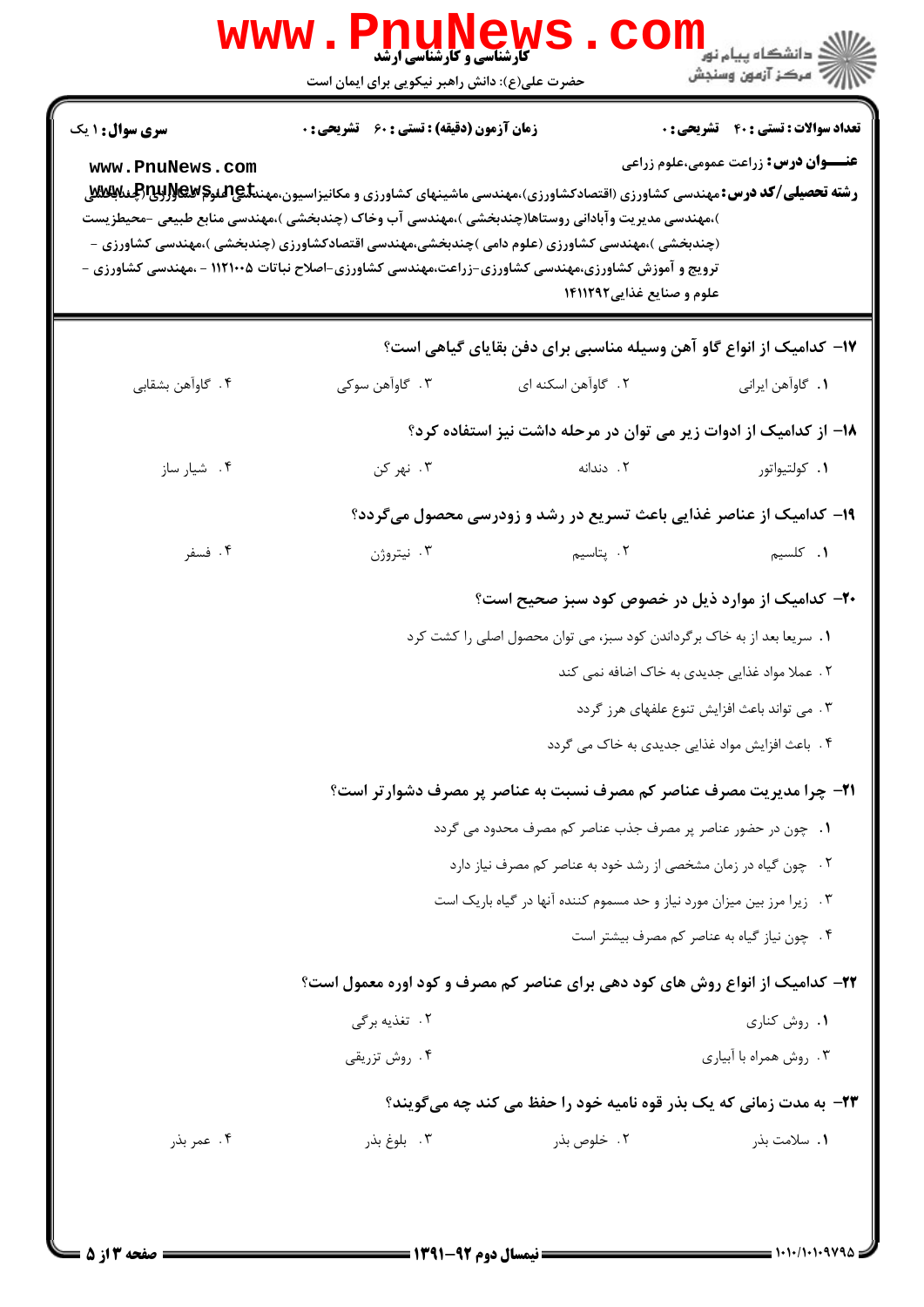|                        | <b>Phuney</b><br>WWW<br><b>کارشناسی و کارشناسی ارشد</b><br>حضرت علی(ع): دانش راهبر نیکویی برای ایمان است                                                                                                                                                                                                                                                  |                                                                                                                                                                                                                                                                               | دانشگاه پیام نو <mark>ر</mark><br>رِ آزمون وسنڊش                                  |
|------------------------|-----------------------------------------------------------------------------------------------------------------------------------------------------------------------------------------------------------------------------------------------------------------------------------------------------------------------------------------------------------|-------------------------------------------------------------------------------------------------------------------------------------------------------------------------------------------------------------------------------------------------------------------------------|-----------------------------------------------------------------------------------|
| سری سوال: ۱ یک         | <b>زمان آزمون (دقیقه) : تستی : 60 ٪ تشریحی : 0</b>                                                                                                                                                                                                                                                                                                        |                                                                                                                                                                                                                                                                               | <b>تعداد سوالات : تستی : 40 - تشریحی : 0</b>                                      |
| www.PnuNews.com        | <b>رشته تحصیلی/کد درس:</b> مهندسی کشاورزی (اقتصادکشاورزی)،مهندسی ماشینهای کشاورزی و مکانیزاسیون،مهند <b>تلیAیلهو©WEWپراللی</b> غتا <b>للافلا</b> ل<br>)،مهندسی مدیریت وآبادانی روستاها(چندبخشی )،مهندسی آب وخاک (چندبخشی )،مهندسی منابع طبیعی –محیطزیست<br>(چندبخشی )،مهندسی کشاورزی (علوم دامی )چندبخشی،مهندسی اقتصادکشاورزی (چندبخشی )،مهندسی کشاورزی - |                                                                                                                                                                                                                                                                               | <b>عنـــوان درس:</b> زراعت عمومی،علوم زراعی                                       |
|                        | ترویج و آموزش کشاورزی،مهندسی کشاورزی-زراعت،مهندسی کشاورزی-اصلاح نباتات ۱۱۲۱۰۰۵ - ،مهندسی کشاورزی -                                                                                                                                                                                                                                                        | علوم و صنایع غذایی1۴۱۱۲۹۲                                                                                                                                                                                                                                                     |                                                                                   |
|                        | ۲۴- خفتگی که در نتیجه قرارگیری بذر به مدت طولانی در شرایط نا مساعد میباشد؛ چه نوع خفتگی است؟                                                                                                                                                                                                                                                              |                                                                                                                                                                                                                                                                               |                                                                                   |
|                        | ۲ . خفتگی القایی                                                                                                                                                                                                                                                                                                                                          |                                                                                                                                                                                                                                                                               | <b>۱.</b> خفتگی ذاتی                                                              |
|                        | ۰۴ خفتگی اولیه                                                                                                                                                                                                                                                                                                                                            |                                                                                                                                                                                                                                                                               | ۰۳ خفتگی فیزیولوژیکی                                                              |
|                        | <b>۲۵</b> - در کدامیک از روش های کاشت، آبیاری حتما بصورت نشتی بوده و سطح خاک سله نمیبندد؟                                                                                                                                                                                                                                                                 |                                                                                                                                                                                                                                                                               |                                                                                   |
| ۰۴ کپه ای              | ۰۳ کرتی                                                                                                                                                                                                                                                                                                                                                   | ۰۲ جوی و پشته ای                                                                                                                                                                                                                                                              | ۰۱ شیاری                                                                          |
|                        | ۲۶– هرگاه طول دوره رشد گیاه کوتاه، نیاز به نور بیشتر و قدرت ترمیم فضا کمتر باشد؛ تراکم چگونه تغییر میکند؟                                                                                                                                                                                                                                                 |                                                                                                                                                                                                                                                                               |                                                                                   |
|                        |                                                                                                                                                                                                                                                                                                                                                           | ۰۱ به ترتیب تراکم بیشتر، تراکم بیشتر و تراکم بیشتر گرفته شود                                                                                                                                                                                                                  |                                                                                   |
|                        |                                                                                                                                                                                                                                                                                                                                                           |                                                                                                                                                                                                                                                                               | ۰۲ به ترتیب تراکم بیشتر، تراکم کمتر و تراکم کمتر گرفته شود                        |
|                        |                                                                                                                                                                                                                                                                                                                                                           |                                                                                                                                                                                                                                                                               | ۰۳ . به ترتیب تراکم کمتر، تراکم کمتر و تراکم بیشتر گرفته شود                      |
|                        |                                                                                                                                                                                                                                                                                                                                                           |                                                                                                                                                                                                                                                                               | ۴ . به ترتیب تراکم بیشتر، تراکم کمتر و تراکم بیشتر گرفته شود                      |
|                        | <b>۳۷</b> - برای کشت ۳۰ هکتار پنبه از بذری با خصوصیات زیر چند کیلوگرم بذر مورد نیاز است؟ (تراکم مطلوب: ۵۵۰۰۰ بوته در                                                                                                                                                                                                                                      |                                                                                                                                                                                                                                                                               |                                                                                   |
|                        | هکتار؛ وزن هزار دانه ۱۵۰ گرم؛ درصد جوانهزنی ۹۰ درصد و درصد خلوص بذر ۸۵ درصد).                                                                                                                                                                                                                                                                             |                                                                                                                                                                                                                                                                               |                                                                                   |
|                        | $Y = \frac{1}{2}$ $Y = \frac{1}{2}$ $Y = \frac{1}{2}$ $Y = \frac{1}{2}$ $Y = \frac{1}{2}$ $Y = \frac{1}{2}$ $Y = \frac{1}{2}$ $Y = \frac{1}{2}$ $Y = \frac{1}{2}$ $Y = \frac{1}{2}$ $Y = \frac{1}{2}$ $Y = \frac{1}{2}$ $Y = \frac{1}{2}$ $Y = \frac{1}{2}$ $Y = \frac{1}{2}$ $Y = \frac{1}{2}$ $Y = \frac{1}{2}$ $Y = \frac{1}{2}$ $Y = \frac$           |                                                                                                                                                                                                                                                                               | $554/100$ .                                                                       |
|                        | ۲۸- در سوال ۲۷ اگر وزن هزار دانه ۲۵۰ گرم ، قوه نامیه و درصد خلوص هر دو ۹۰ درصد باشد؛ میزان بذر مصرفی در هر هکتار را                                                                                                                                                                                                                                       |                                                                                                                                                                                                                                                                               | بر حسب کیلوگرم حساب کنید؟                                                         |
| $Y \cdot / Y \Delta$ . | $\mathbf{r} \cdot / \mathbf{r}$ . $\mathbf{r}$                                                                                                                                                                                                                                                                                                            | $\mathsf{r}/\cdot\mathsf{A}$ . $\mathsf{Y}$ . The set of $\mathsf{Y}$ is the set of $\mathsf{Y}$ is the set of $\mathsf{Y}$ is the set of $\mathsf{Y}$ is the set of $\mathsf{Y}$ is the set of $\mathsf{Y}$ is the set of $\mathsf{Y}$ is the set of $\mathsf{Y}$ is the set |                                                                                   |
|                        |                                                                                                                                                                                                                                                                                                                                                           |                                                                                                                                                                                                                                                                               | <b>۲۹</b> - مطلوب است تراکم کاشت ذرت هرگاه آرایش کاشت ذرت ۲۰ در ۵۰ سانتیمتر باشد؟ |
| $1 \cdots$ . $f$       | $\begin{bmatrix} 1 & \cdots & 1 \end{bmatrix}$                                                                                                                                                                                                                                                                                                            |                                                                                                                                                                                                                                                                               | $\mathcal{N}$ . The state of $\mathcal{N}$                                        |
|                        |                                                                                                                                                                                                                                                                                                                                                           |                                                                                                                                                                                                                                                                               | <b>۳۰</b> - غده کار سیب زمینی چه نوع دستگاهی محسوب می شود؟                        |
|                        | ۰۲ نوعی خطی کار است                                                                                                                                                                                                                                                                                                                                       |                                                                                                                                                                                                                                                                               | ۰۱ نوعی عمیق کار است                                                              |
|                        | ۴. نحوه كاشت آن قابل تغيير است                                                                                                                                                                                                                                                                                                                            |                                                                                                                                                                                                                                                                               | ۰۳ نوعی ردیف کار است                                                              |
|                        | ۳۱– در کدامیک از روش های آبیاری، تمامی سطح زمین مزرعه با لایه ای از آب پوشیده میشود؟                                                                                                                                                                                                                                                                      |                                                                                                                                                                                                                                                                               |                                                                                   |
| ۰۴ آبیاری غرقابی       |                                                                                                                                                                                                                                                                                                                                                           |                                                                                                                                                                                                                                                                               | ۰۱ أبياري زيرزميني                                                                |
| ــــــــ صفحه ٤ از ٥   |                                                                                                                                                                                                                                                                                                                                                           |                                                                                                                                                                                                                                                                               |                                                                                   |